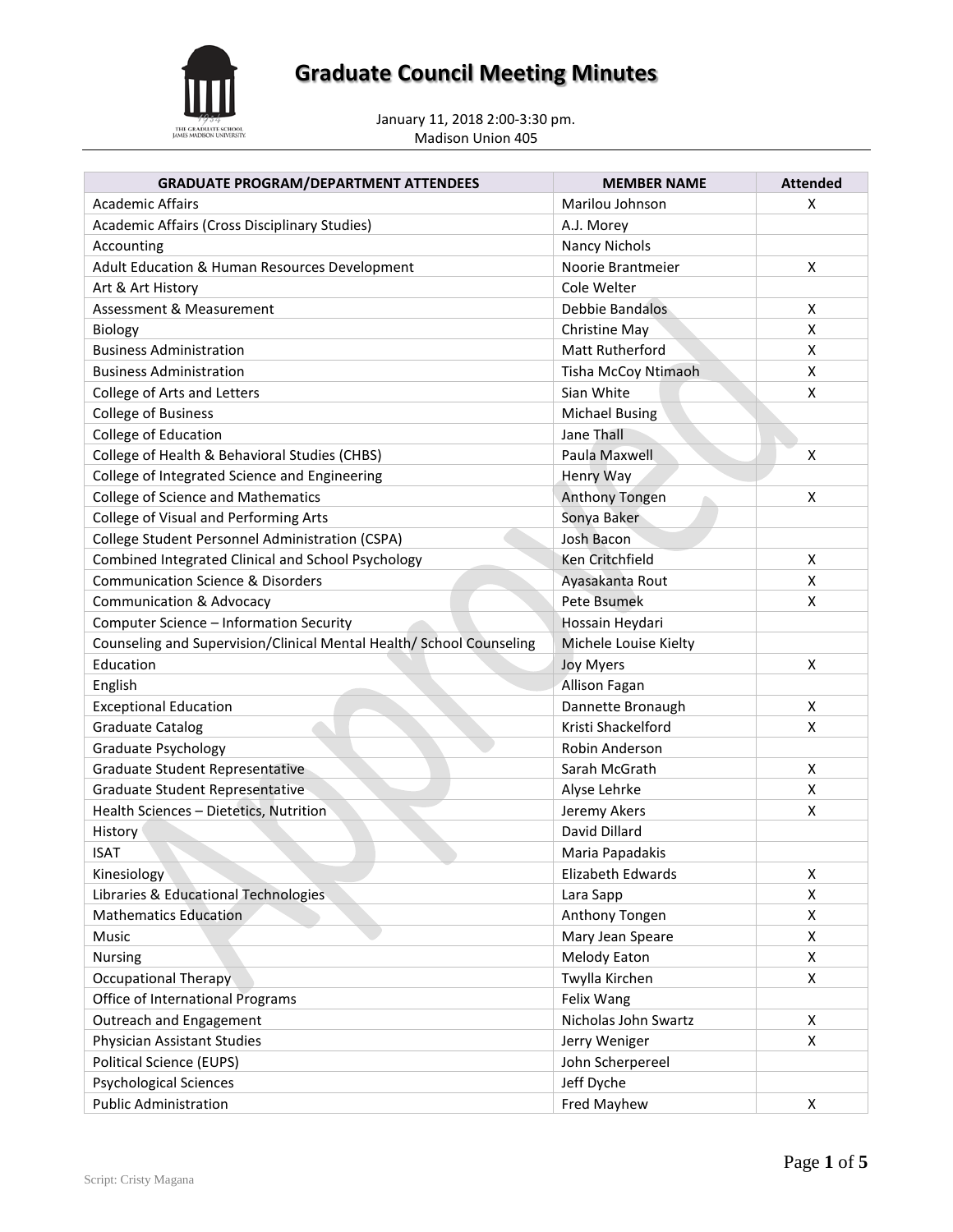

January 11, 2018 2:00-3:30 pm. Madison Union 405

| <b>GRADUATE PROGRAM/DEPARTMENT ATTENDEES</b> | <b>MEMBER NAME</b> | <b>Attended</b> |
|----------------------------------------------|--------------------|-----------------|
| Research & Scholarship                       | Mary Lou Bourne    |                 |
| School Psychology                            | Tammy Gilligan     |                 |
| Sports and Recreation Leadership             | Julie Wallace Carr |                 |
| Strategic Leadership                         | Karen Ford         | х               |
| The Graduate School                          | Laura Ryman        | x               |
| The Graduate School                          | Lynette Michael    |                 |
| The Graduate School Interim Associate Dean   | Michael Klein      | x               |
| The Graduate School Associate Dean           | Michael Stoloff    | χ               |
| The Graduate School Dean (Chair)             | Jie Chen           | x               |
| <b>WRTC</b>                                  | Traci Zimmerman    |                 |

#### **I. Approval of the Graduate Council Meeting Minutes 11/9/2018**

The Graduate Council approved the minutes on motion by Dannette Bronaugh seconded by Deborah Bandalos.

#### **II. Announcements, Reports, and Updates:**

#### • **The Executive Committee Report**

 $\circ$  The 1<sup>st</sup> meeting discussed the strategies to revise and update the Bylaws. The committee will first review the existing Bylaws, TGS Strategic Plan and TGS Response to APR External Review Report. Then will focus on revising the GC mission and functions. Regular updates regarding the work of this committee will be presented at future Graduate Council meetings.

#### • **Introduction of the Interim Associate Dean**

o Jie introduced Michael Klein as Interim Associate Dean. Michael will be in charge of Student Services. In addition, Jie mentioned that Michael Stoloff is taking care of issues related to Curriculum development for the time being.

#### • **GA Requests in the 2018-19 Budget Development Process (Michael K.)**

o TGS facilitated a university-wide Budget Initiative that requested additional GA, TA and Doctoral Assistants. . All requests that were submitted by the deans of the university were included. They were listed in a priority order that was based on criteria suggested by the academic deans. TGS also requested that the stipends paid for all existing and new assistantship positions be increased. All budget initiative requests will be presented to senior leadership team in two weeks.

#### • **Student Services & Support Announcements (Michael K.)**

Michael Klein highlighted some announcements from the Students Services Announcements flyer:

- o The scholarship program allocation numbers will be sent to the deans next week.
- o The Cohen Center will have their first speaker of the semester on Jan 22, 2018 @ 5:00 PM. Open to all visitors.
- o There will soon be a meeting for all graduate program directors to discuss strategies for increasing funding opportunities for students.
- o Deans and Program directors have been sent information about GA, TA and out of state allotments for the upcoming year.
- o Parking Services has been contacted to see if they can provide a faculty/staff permit to doctoral students when they are the instructor of record. Michael Klein will collate information about similar graduate-student parking challenges. Please send information to Michael Klein.

#### • **GSA Report (Sarah McGrath)**

o Sarah McGrath presented the GSA Announcements (See attachments)

#### **III. Discussion and Action Items:**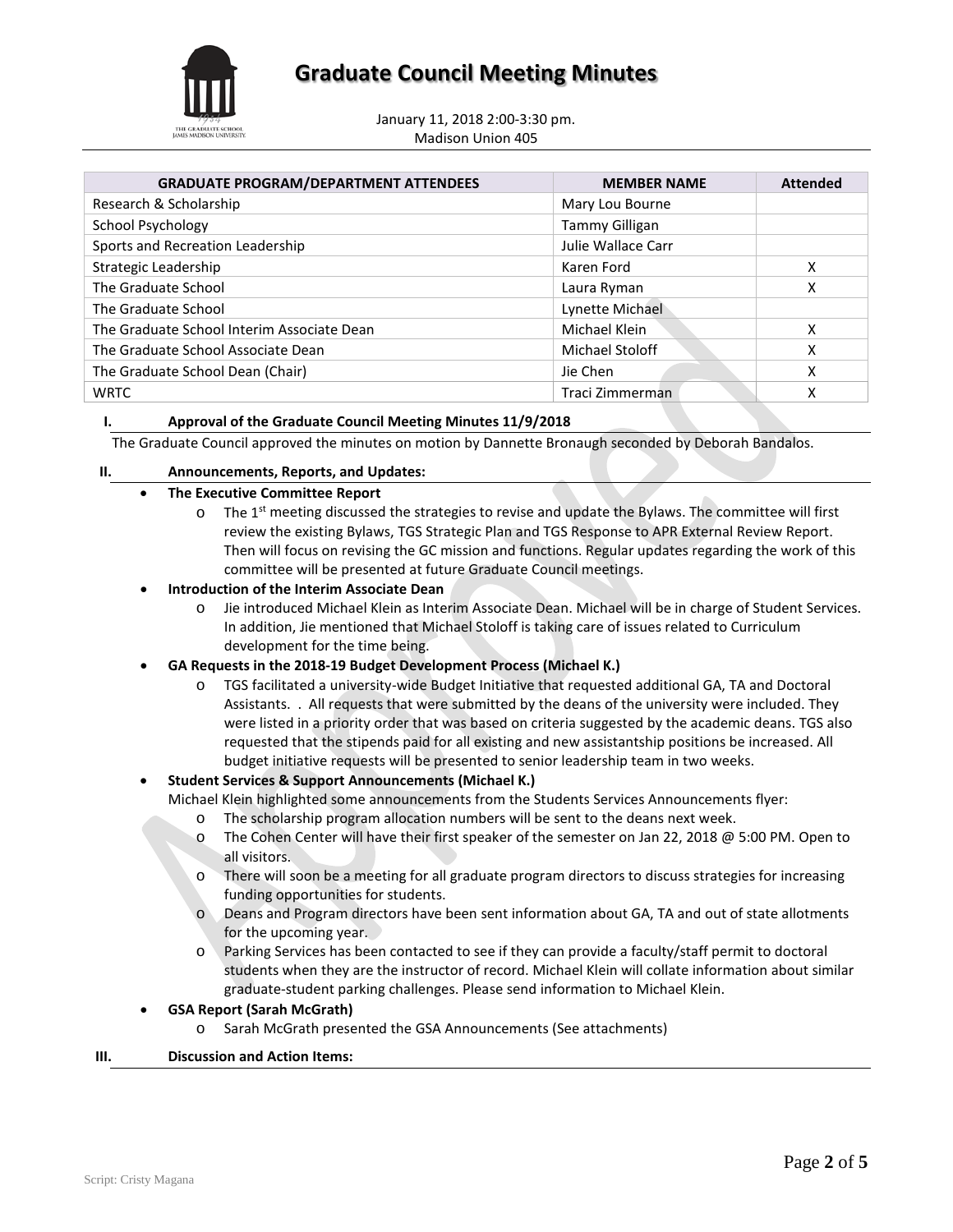

January 11, 2018 2:00-3:30 pm. Madison Union 405

- Mary Jean Spear gave a presentation on two Program Action Requests: Doctor of Musical Arts Curriculum and Musical Arts, Conducting, Pedagogy & Literature, DMA. Michael Stoloff announced that there will soon be an e-vote of the Graduate Council to approve these two proposals and several course proposals.
- Kristi Shackelford informed the Graduate Council that there is a SACS-COC requirement that "substantive changes" be reported to them. SACS-COC considers the temporary closure of admission to a graduate program to be a substantial change.
- SACSCOC requires advance notification of program closures, which include the suspension of admission into a program. They are not approving the closure; they are approving the teach-out of currently enrolled students. This needs to be done a year in advance
- For programs that are currently on hold, Michael Stoloff and Kristi Shackelford will be following up regarding their status.
- For programs that are considering closing admission, Michael and a Task Force will be developing a policy and procedure to follow in the future. The internal process is still being worked out, but it will include notification to TGS and Kristi.
- Programs to which students apply specifically to a sub plan/concentration must be reported. For example, students in Education apply directly to admission in either Reading Education (M.Ed.) or Secondary Education (M.A.T.). The closure of either program would require a notification to SACSCOC. History, however, has general admission to their program, and students then choose from three concentration options. If one of these concentrations closed, notification to SACSCOC would not be required.
- Programs that close admission have the option to reopen through notification to SACSCOC.
- Michael Stoloff announced that a taskforce would be appointed to propose policies regarding program closures. Volunteers for this taskforce included Danni Bronaugh, Melody Eaton, Lynette Michael, and Kristi Shackelford. Taskforce recommendations would be presented to Graduate Council for discussion and approval.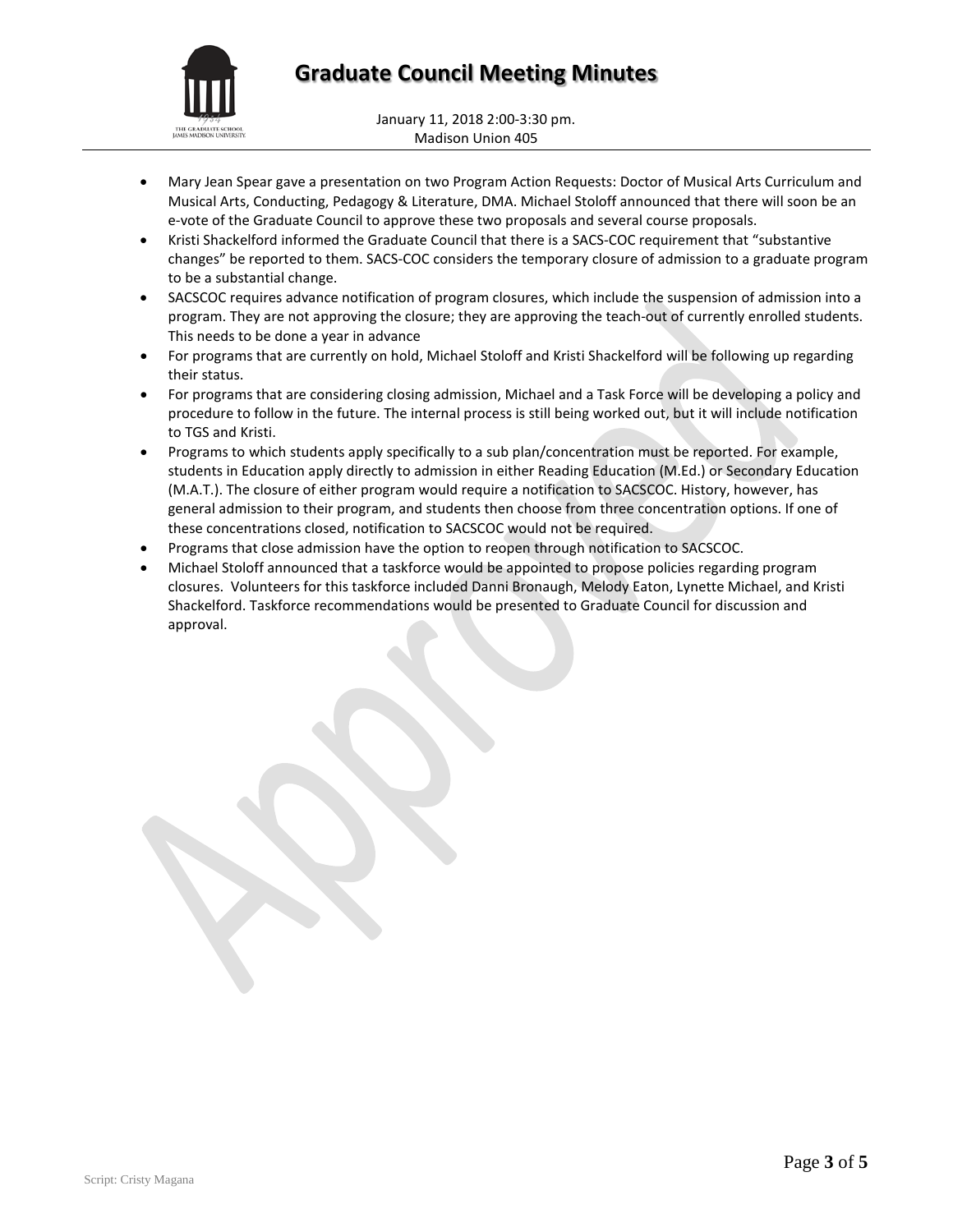**Graduate Council Meeting Minutes**



January 11, 2018 2:00-3:30 pm. Madison Union 405

### **GSA Announcements 1-11-18**

- The GSA has opened our Executive Council Applications
	- o It is a google form submission
	- $\circ$  We opened it Jan 10<sup>th</sup> and it will be open until Jan 31<sup>st</sup>
	- o Positions needed: President, VP, Secretary, and Treasurer
	- o PLEASE encourage your students to apply!!!
	- o New this year, there is a potential for students to receive compensation for serving in one of these positions
- Upcoming Events
	- $\circ$  First meeting of the semester will be Wed, Jan 17<sup>th</sup> 6-7pm in 4000 Madison Hall
	- o Happy Hour at Ruby's Arcade Friday, Jan 19th 5-7pm
		- Please encourage people from your program to attend!
- Our Spring Grants Cycle will be coming up!
	- o We offer Travel as well as Professional Development Grants
		- FYI, Travel Grant Awards \$200, \$400, \$600
		- Professional Development Any amount up to  $$200$
	- o Grant applications submitted via google form
	- $\degree$  Open Wed, Feb 7<sup>th</sup> and close Wed, Feb 14<sup>th</sup>
	- o Programs without representatives will not be eligible for funding!
- Graduate Student Health Insurance Survey
	- o Of the 114 graduate student responses received, from 8 graduate departments, 60% are on their parent's insurance, 32% are on their own insurance, and 8% are uninsured.
	- o 43% of all graduate student responses show preference for health insurance through James Madison University (JMU).
	- o The 43% who would prefer insurance through JMU includes all of the student who are on their own health insurance or uninsured, and even some of those who are on their parent's insurance.
	- o The 8 departments that submitted results are:
		- Clinical & School Psychology
		- Speech Pathology
		- Occupational Therapy
		- **Nursing**
		- Psych Sciences
		- Communication & Advocacy
		- Biology
		- Audiology